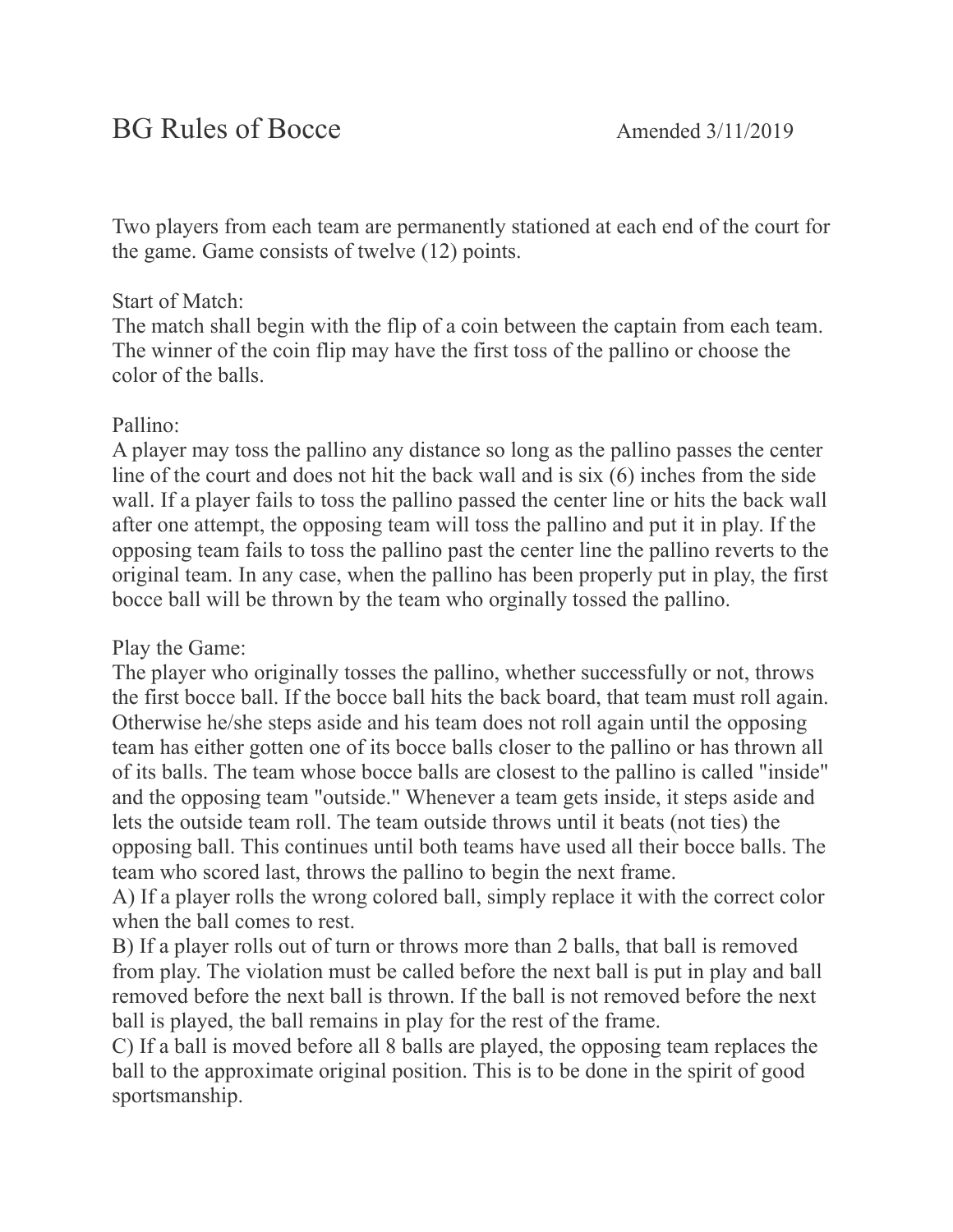D) When a team wins a game players exchange ends of the court and substitutions may be made. The team winning the previous game will toss the pallino to start the next game.

### Dead Balls:

Should a player's bocce ball make contact with the back board the bocce ball is considered a dead ball on impact and is removed from play until the end of the frame.

### Foot Foul:

The player may step on, but not step over the foul line before releasing the pallino or bocce ball. All balls or palling moved by a foot foul will be returned to their original position. The player who made the footfall will re-throw the palling or bocce ball.

### Shooting:

Shooting is lofting the ball in the air beyond the center of the court and is not allowed.

### Scoring:

Only the "inside"team scores.One point is given for each ball of the inside team that is closer than any ball of the opposing team. Team representatives of each team are responsible for keeping the the score sheet and for reporting the results of the match by depositing the score sheets in the box located in the storage box.

# Disputes:

The teams playing will referee their own game. All disputed will be settled by the team captains.

# Measurements:

All measurements should be made from the inside dimensions of the bocce ball to the inside dimension of the pallino. Only the captain or designated representative from each team may be present for the measurement.

# Starting Time and Players

Matches begin at the time designated be the Bocce Steering Group or alternate time agreed to be team captains. A team that is not present within 15 minutes of the starting time forfeits one (1) game, if not present within 30 minutes of the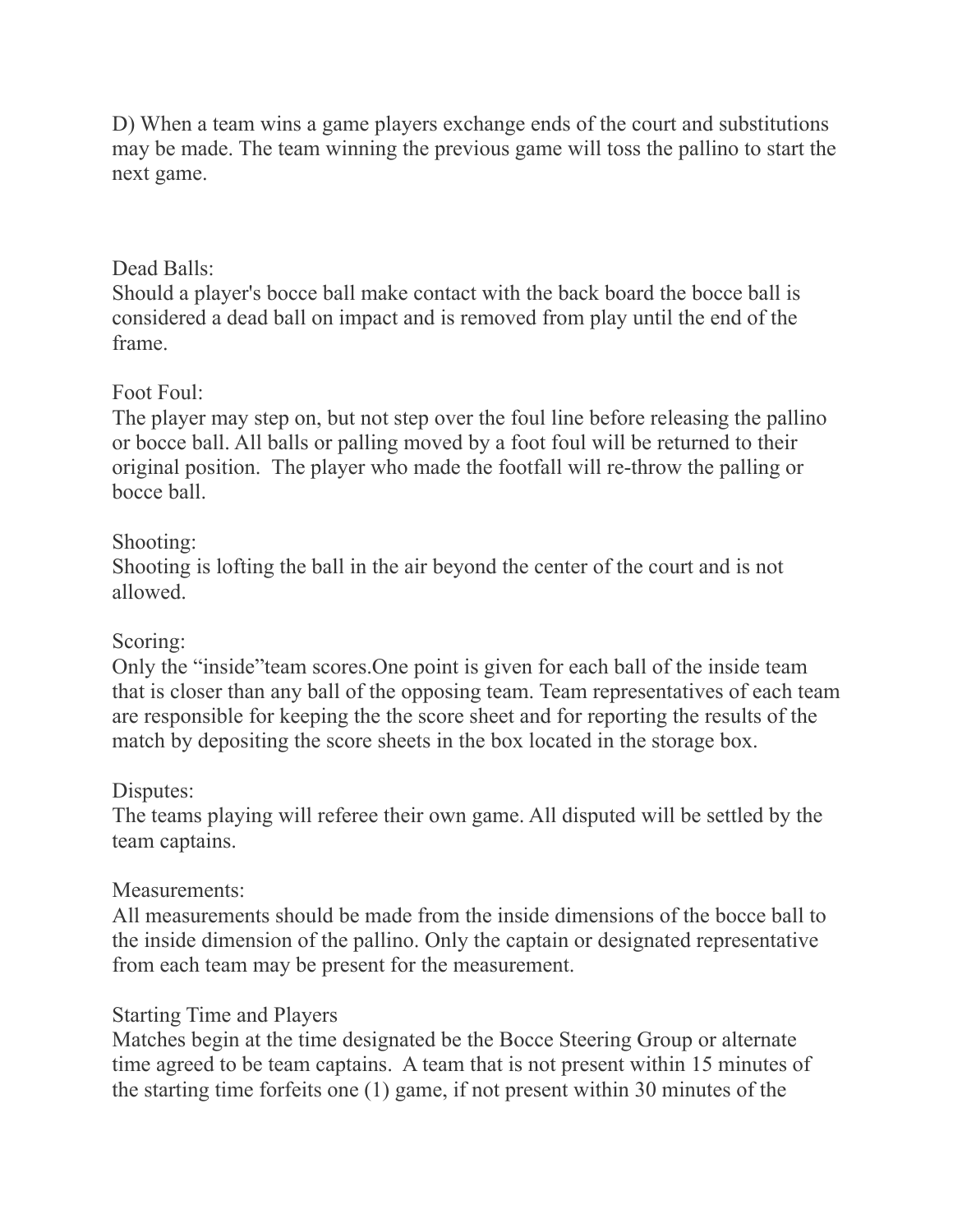starting time forfeits all three (3) games. The team that wins be forfeit shall be awarded a win for each forfeit. Scores by forfeit will be excluded in determining playoff seeding.

Matches consist of three (3) games.

A player arriving at the after the pallino is thrown is not allowed to enter the game. Four (4) players from each team play at one time.

When teams arrive with insufficient team members to start play, they may not "borrow" or otherwise use persons not registered as members of their team to field a team. If a team fields less than two (2) players the game is considered a forfeit. A two (2) or three (3) member team may play by throwing only two (2) balls per player.

Players may not be substituted or, players may not enter the game once the game is started.

No player may play two (2) consecutive game from the same end of the court. Players need not alternate throws. Consecutive or alternating throws by teammates shall be at the option of the players.

Only participating players should be on the court before the ball is thrown, and while the game is in progress. Players shall stand behind the foul line when balls are being thrown. Spectators are not allowed on the court at any time during regulation play.

In the event that two (2) balls are equal distant from the pallino (tied), the team that rolled the the last ball will continue to roll until the tie is broken.

Game that are rained out or postponed must be made up on another day, as soon as possible. The Bocce Steering Group may set the date if the captains cannot agree. At the discretion of the team captains, a meeting may be held mid-season to review/ revise the rules.

Playoffs and Championship

The last week of the season is playoff and championship. Monday Team 1 vs Team 4, Tuesday Team 3 vs Team 2. Winners of each match then play Wednesday in the Championship Game.

Steering Group will assemble a "pool" of prospective officials that have no conflict of interest in games outcome.

Substitutes in playoff and championship play must be approver by the Bocce Steering Group prior to beginning the match.

Court Maintenance

The playing teams are responsible for court grooming before and after play. Court grooming consists of:

Remove all debris from court